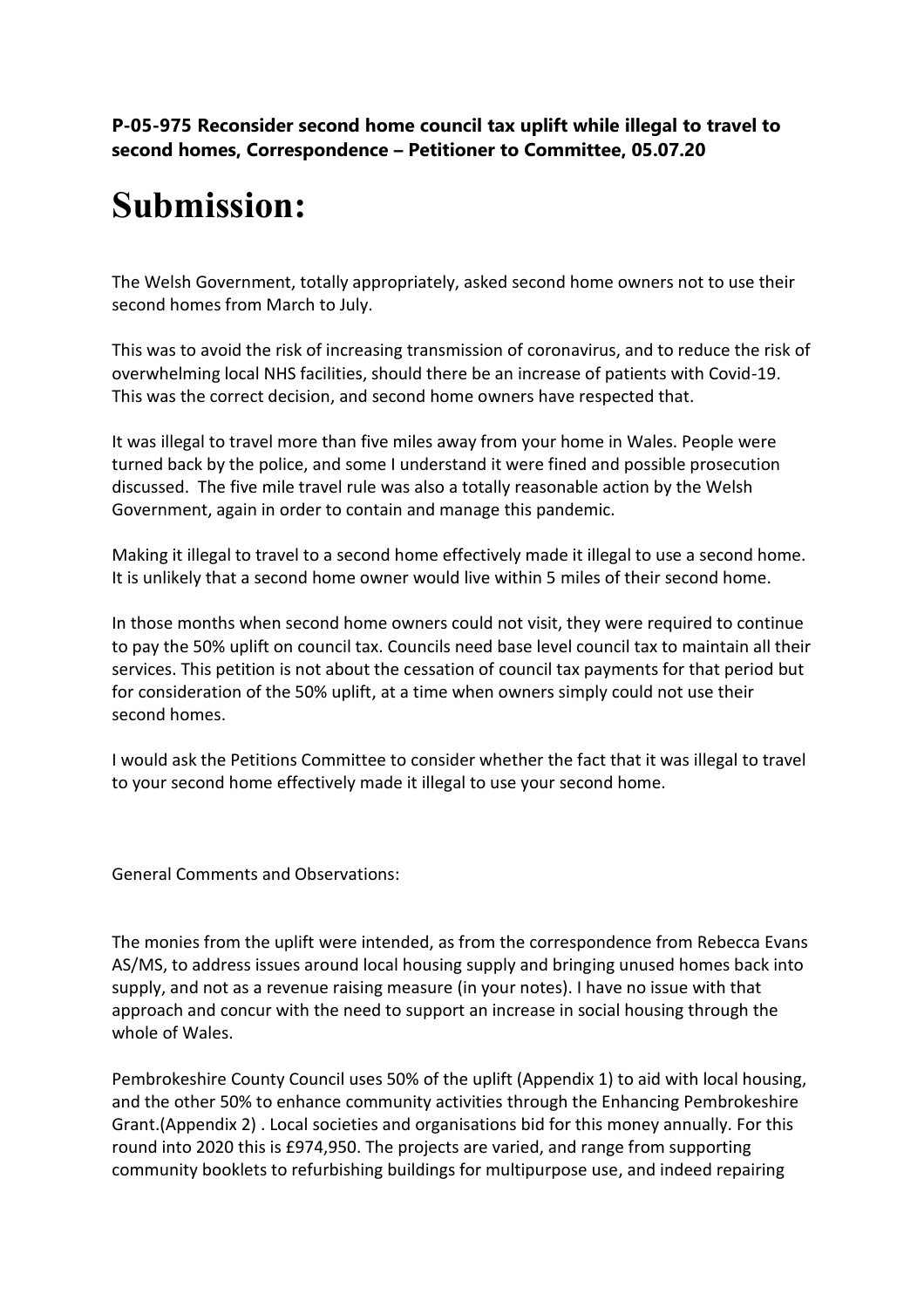broken fences. The suggestion is that because of the volume of second homes the community is adversely affected, and the community should be "compensated". The issues that are addressed are issues that are common to communities country wide – rural isolation, and broken fences exist throughout Wales.

How this money is used is possibly irrelevant to this petition, but for second home owners who are unable to use their properties, it has been interesting to read about exactly how this money is used.

Pembrokeshire is ranked 8<sup>th</sup> in Wales for average house prices in Wales,(appendix 3) despite the perception that second home owners push up property prices. Locals sell their houses at a premium, and contribute to the increasing costs for local people. However key workers in Pembrokeshire are paid the same as key workers in the Vales of Glamorgan, but property on average in Pembrokeshire remains much less expensive in Pembrokeshire than in the Vale, and six other counties in Wales, so Pembrokeshire remains much more affordable than many other areas of Wales

There are numbers of affordable properties empty in Pembrokeshire.

It is entirely likely that second home owners will increase their philanthropy in the direction of Pembrokeshire if, as a matter of principle, the 50% uplift is reconsidered for this period.

Appendix 1

 $\bullet$ 

**Authority says second home Council Tax premium will stay**

# **Newsroom**

#### **Authority says second home Council Tax premium will stay**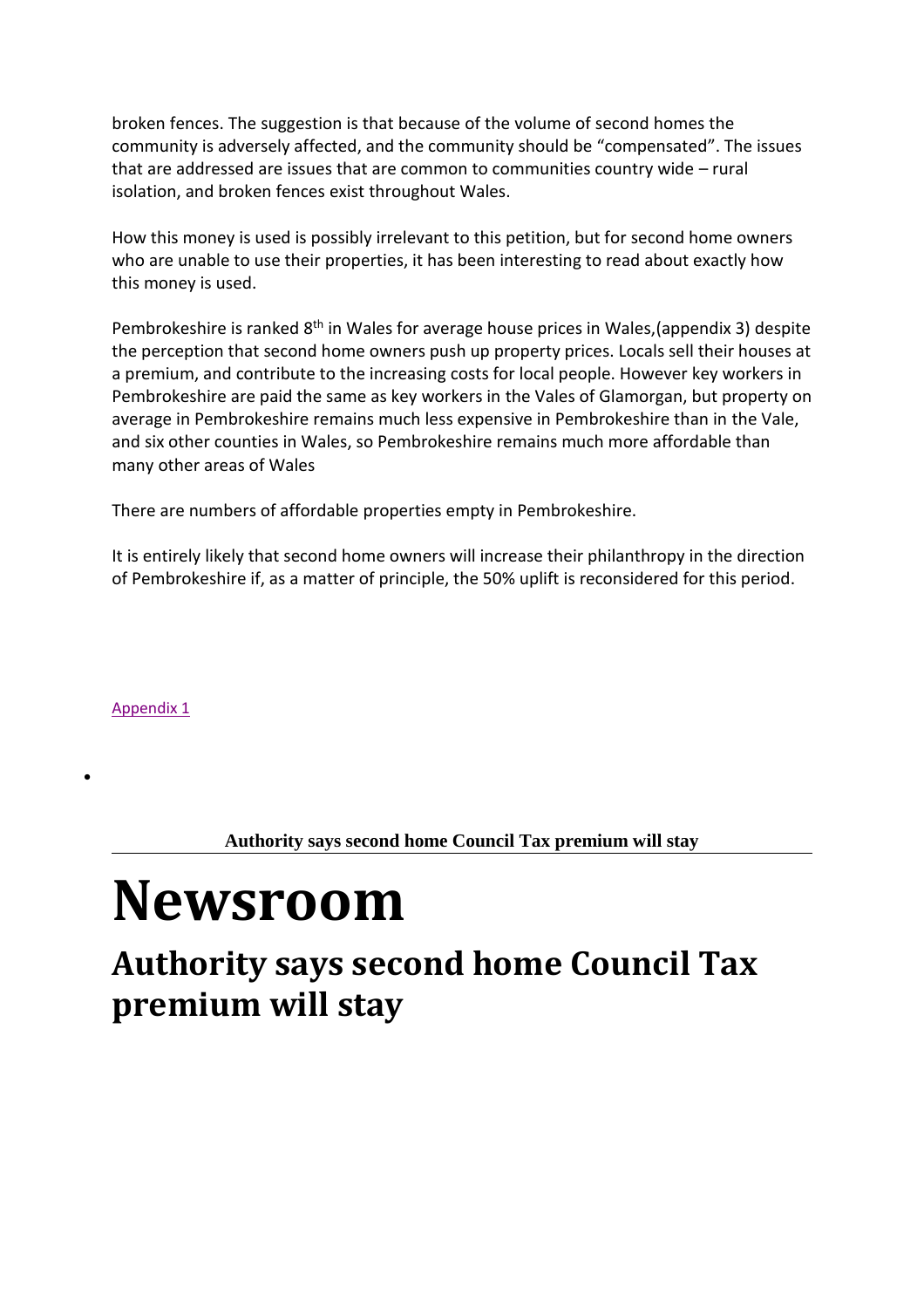

Pembrokeshire County Council has justified its decision to continue to charge a 50 per cent Council Tax premium on second homes.

The Authority has faced criticism from some second home owners who claim the extra charge should not be levied as they are unable to use their properties in Pembrokeshire because of the coronavirus travelling restrictions.

But the Council say that the Covid-19 outbreak has no bearing on the reason for introducing the premium in the first place three years ago.

"It was brought in simply to help increase the supply of affordable homes, particularly in our rural areas" said the Council Cabinet Member for Finance, Bob Kilmister.

"It is a fact that second homes can reduce the amount of housing available for local people. A holiday home in a village can mean one less property available for occupation by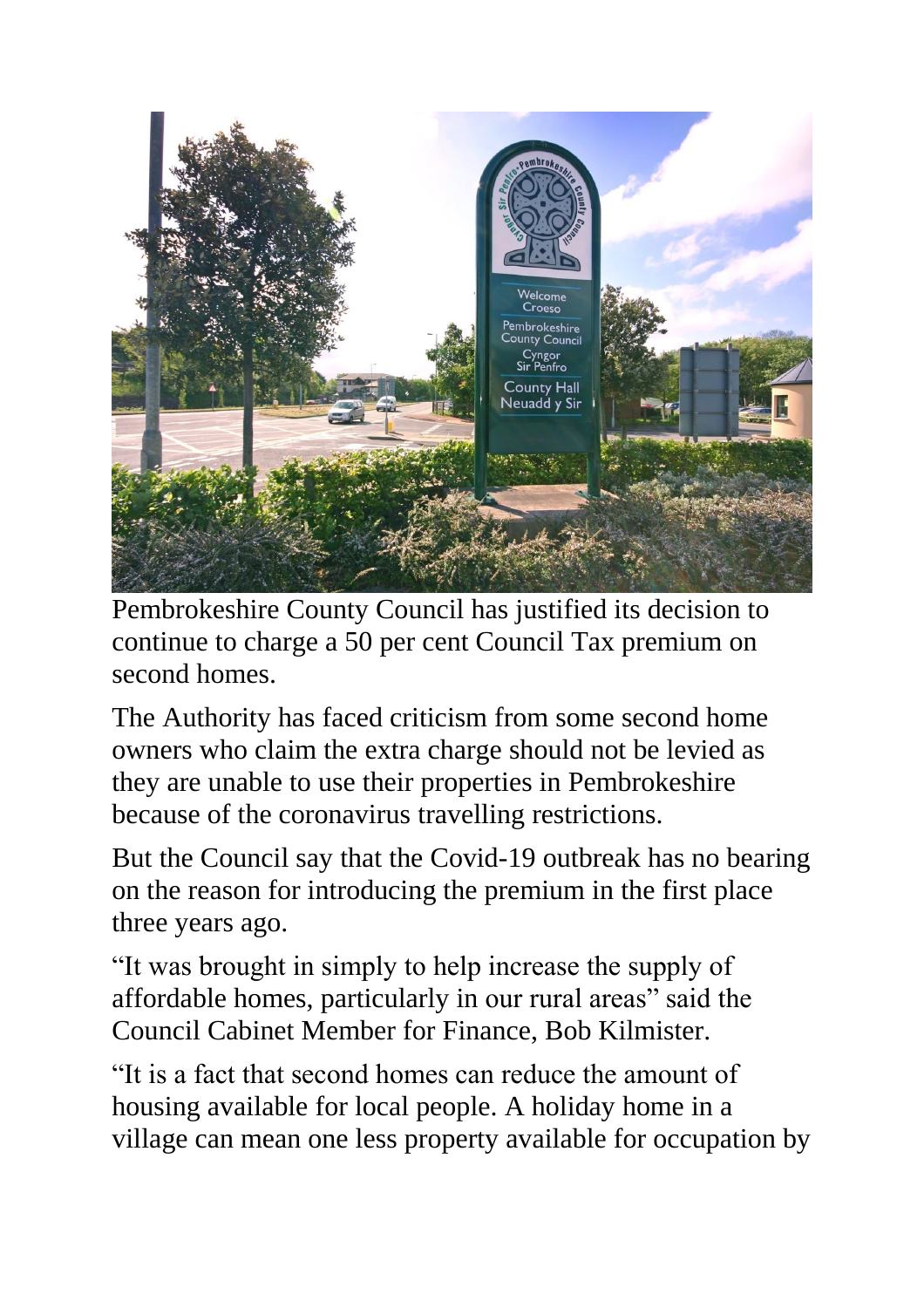a local family. That we are in the middle of this terrible pandemic does not alter that."

There are around 3,600 second homes in Pembrokeshire.

Councillor Kilmister also pointed out that the extra cash generated by the Council Tax premium was being put to good use.

"Half of the proceeds go towards the provision of affordable housing and the remainder funds the Enhancing Pembrokeshire Grant which gives money to help pay for community projects" he explained.

"To date we have paid out in excess of half a million pounds to scores of local projects which are making a huge difference in the day-to-day life of our communities."

"Without the 50 per cent Council Tax premium, that money would not be forthcoming."

Council Tax is collected on domestic properties and the money is raised to part-fund local services, such as the local authority, the police, and town and community councils.

Prior to the premium being introduced, the Authority's policy was not to award any discounts to owners of second homes and they were liable for 100 per cent Council Tax, namely the standard rate.

The powers to apply council tax premiums on second homes and long-term empty dwellings were introduced as a tool to help local authorities in Wales in bringing underused homes back into use and in managing issues affecting local housing supply. They were not introduced as a revenue-raising measure. The Welsh Government has no plans to alter the discretionary nature of these powers.

 $\bullet$